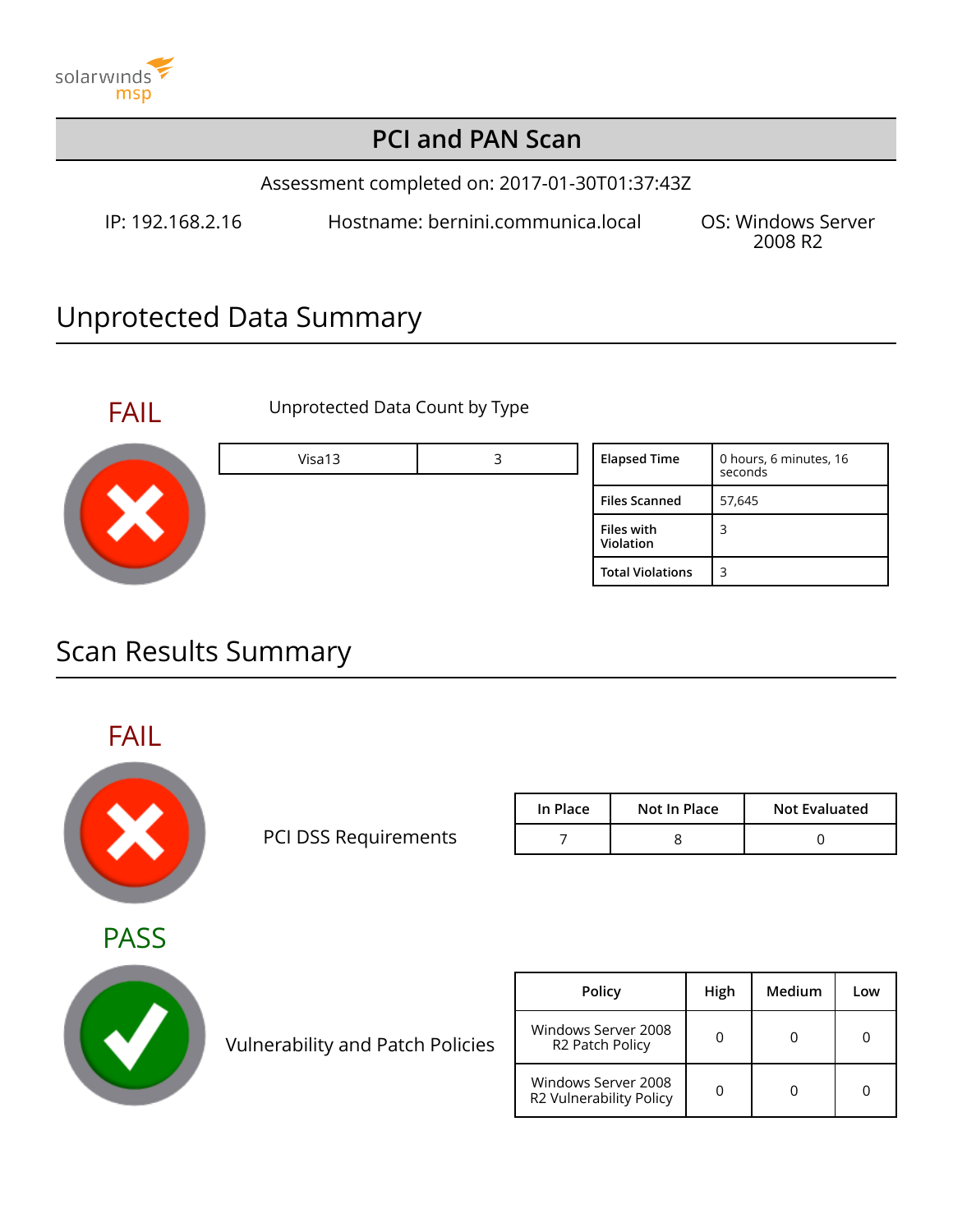#### **Requirement 1: Install and maintain a firewall configuration to protect cardholder data**

Firewalls are devices that control computer traffic allowed between an entity's networks (internal) and untrusted networks (external), as well as traffic into and out of more sensitive areas within an entity's internal trusted networks. The cardholder data environment is an example of a more sensitive area within an entity's trusted network.A firewall examines all network traffic and blocks those transmissions that do not meet the specified security criteria.All systems must be protected from unauthorized access from untrusted networks, whether entering the system via the Internet as e-commerce, employee Internet access through desktop browsers, employee e-mail access, dedicated connections such as business-to-business connections, via wireless networks, or via other sources. Often, seemingly insignificant paths to and from untrusted networks can provide unprotected pathways into key systems. Firewalls are a key protection mechanism for any computer network.Other system components may provide firewall functionality, provided they meet the minimum requirements for firewalls as provided in Requirement 1. Where other system components are used within the cardholder data environment to provide firewall functionality, these devices must be included within the scope and assessment of Requirement 1.

**1.4** Install personal firewall software on any mobile and/or employee-owned computers with direct connectivity to the Internet (for example, laptops used by employees), which are used to access the organization's network.

**1.4.b** Inspect a sample of mobile and/or employee-owned devices to verify that: Personal firewall software is installed and configured per the organization's specific configuration settings; Personal firewall software is actively running; Personal firewall software is not alterable by users of mobile and/or employee-owned devices.

5022: Verify that host has any personal firewall software installed and active **Compliant Compliant** 

Firewalls and routers are key components of the architecture that controls entry to and exit from the network. These are software or hardware devices that block unwanted access and manage authorized access into and out of the network.If a computer does not have a personal firewall or anti-virus program installed, malware may be downloaded and/or installed unknowingly and may introduce weaknesses to your network perimeter and provide opportunities that malicious individuals can exploit. The computer is even more vulnerable when directly connected to the Internet and not behind the corporate firewall. Malware loaded on a computer which is not behind the corporate firewall, can maliciously target information within the network when the computer is reconnected to the corporate network.Please ensure a personal firewall is installed on each device connected to your business' corporate network.If you need assistance, your local IT administrator will be able to provide you with guidance on implementing personal firewalls on your devices. Once implemented, repeat this scan and if the personal firewall is correctly implemented on the device being scanned, this clause will be marked compliant for this device.

#### **Requirement 3: Protect stored cardholder data**

Protection methods such as encryption, truncation, masking, and hashing are critical components of cardholder data protection. If an intruder circumvents other security controls and gains access to encrypted data, without the proper cryptographic keys, the data is unreadable and unusable to that person. Other effective methods of protecting stored data should be considered as potential risk mitigation opportunities. For example, methods for minimizing risk include not storing cardholder data unless absolutely necessary, truncating cardholder data if full PAN is not needed, and not sending unprotected PANs using end-user messaging technologies, such as e-mail and instant messaging.

Please refer to the PCI DSS and PA-DSS Glossary of Terms, Abbreviations, and Acronyms for definitions of ―strong cryptography‖ and other PCI DSS terms.

**3.4** Render PAN unreadable anywhere it is stored (including on portable digital media, backup media, and in logs) by using any of the following approaches: One-way hashes based on strong cryptography, (hash must be of the entire PAN) Truncation (hashing cannot be used to replace the truncated segment of PAN) Index tokens and pads (pads must be securely stored) Strong cryptography with associated key-management processes and procedures. **3.4.b** Examine several tables or files from a sample of data repositories to verify the PAN is rendered unreadable (that is, not stored in plain-text).

214276: PAN Detection Windows **Not Compliant**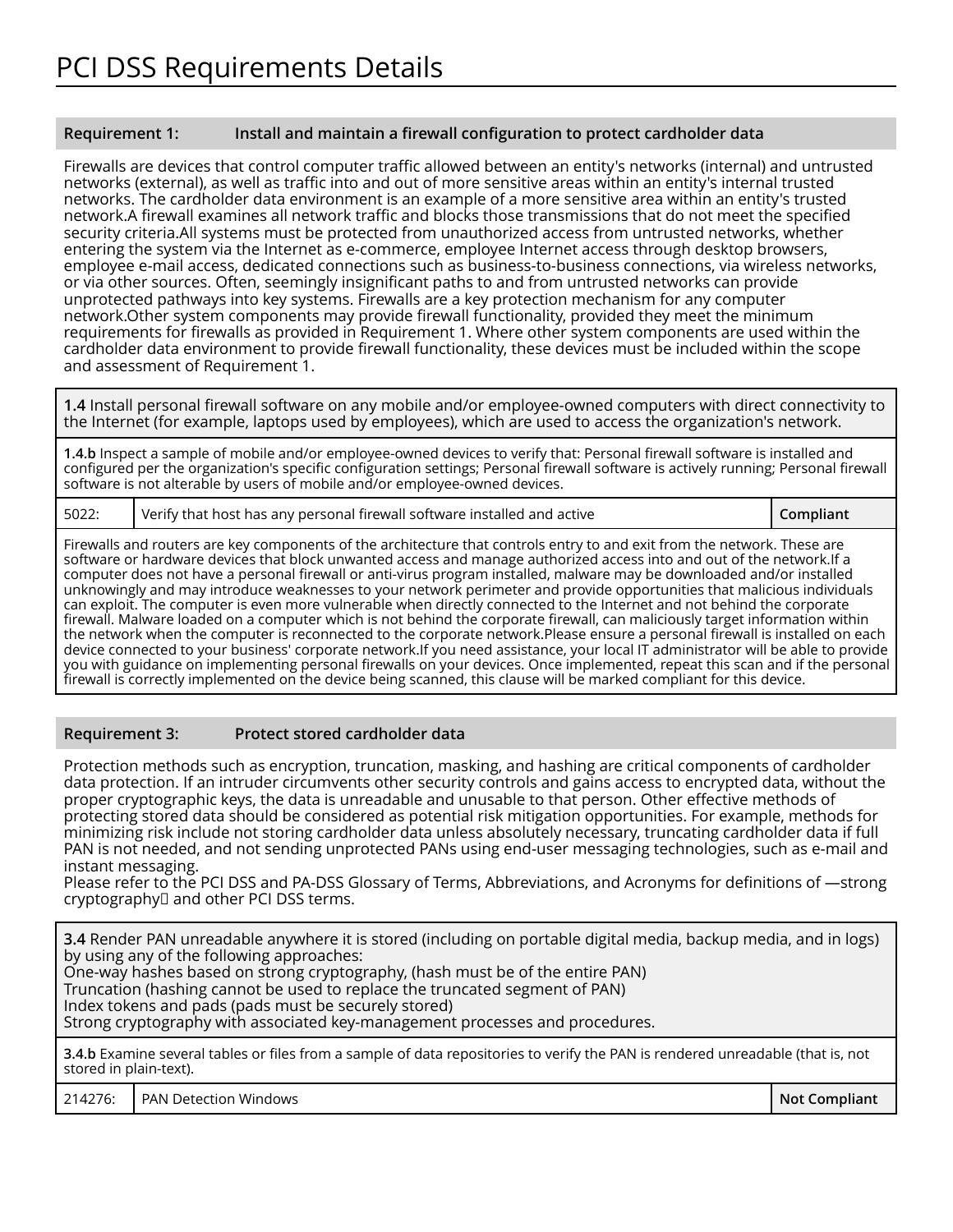The PAN is the Primary Account Number and is the long number on the front of the payment card (normally 16 numbers for VISA/MasterCard).You must ensure that the PAN is rendered unreadable when stored. This includes and is not limited to storage in flat files such as spread sheets, electronic scans/faxes, databases, hard drives, stored call recordings and computer logs such as audit or system logs.To help you locate where PAN may be present on your network, please launch the PAN scanning tool from your merchant dashboard within the compliance portal. You should scan any device connected within your network. If the scan finds any payment card data you must either secure the data using secure encryption tools or securely erase it in accordance with PCI DSS. Once you complete this step, re-run the scan and if you have securely stored or erased the data, it will not be found by the scan.

#### **Requirement 6: Develop and maintain secure systems and applications**

Unscrupulous individuals use security vulnerabilities to gain privileged access to systems. Many of these vulnerabilities are fixed by vendor- provided security patches, which must be installed by the entities that manage the systems. All critical systems must have the most recently released, appropriate software patches to protect against exploitation and compromise of cardholder data by malicious individuals and malicious software. Note: Appropriate software patches are those patches that have been evaluated and tested sufficiently to determine that the patches do not conflict with existing security configurations. For in-house developed applications, numerous vulnerabilities can be avoided by using standard system development processes and secure coding techniques.

**6.1** Ensure that all system components and software are protected from known vulnerabilities by having the latest vendor-supplied security patches installed. Install critical security patches within one month of release. Note: An organization may consider applying a risk-based approach to prioritize their patch installations. For example, by prioritizing critical infrastructure (for example, public-facing devices and systems, databases) higher than less-critical internal devices, to ensure high-priority systems and devices are addressed within one month, and addressing less critical devices and systems within three months.

**6.1.a** For a sample of system components and related software, compare the list of security patches installed on each system to the most recent vendor security patch list, to verify that current vendor patches are installed.

Patches: Patch & Vulnerabilty Scan **Compliant**

Many attacks use widely published exploits. Without implementing the most recent patches on critical systems as soon as possible, a malicious individual can use these exploits to attack vulnerable systems and disable the network.You must perform regular reviews and install the latest vendor security patches for all software and devices connected to your cardholder data environment, thereby ensuring you are protected against new exploits.Your security policy must include the requirement to install all critical new security patches within one month. Critical security patches are those that, for example, address vulnerabilities risk rated as 'high' (critical) in accordance with your process per Requirement 6.1(c) or which affect your more exposed Internet-facing systems or a database storing cardholder data.If you need assistance, your local IT administrator will be able to provide you with guidance on implementing this. Once implemented repeat this scan and if the latest security patches are installed on the device being scanned, this clause will be marked compliant for this device.

#### **Requirement 8: Assign a unique ID to each person with computer access**

Assigning a unique identification (ID) to each person with access ensures that each individual is uniquely accountable for his or her actions. When such accountability is in place, actions taken on critical data and systems are performed by, and can be traced to, known and authorized users.

Note: These requirements are applicable for all accounts, including point-of-sale accounts, with administrative capabilities and all accounts used to view or access cardholder data or to access systems with cardholder data. However, Requirements 8.1, 8.2 and 8.5.8 through 8.5.15 are not intended to apply to user accounts within a point-of-sale payment application that only have access to one card number at a time in order to facilitate a single transaction (such as cashier accounts).

|                                                                                      | 8.1.4 Remove/disable inactive user accounts at least every 90 days. |  |  |  |
|--------------------------------------------------------------------------------------|---------------------------------------------------------------------|--|--|--|
| 8.1.4 Verify that inactive accounts over 90 days old are either removed or disabled. |                                                                     |  |  |  |
| Compliant<br>Verify inactive accounts<br>5066:                                       |                                                                     |  |  |  |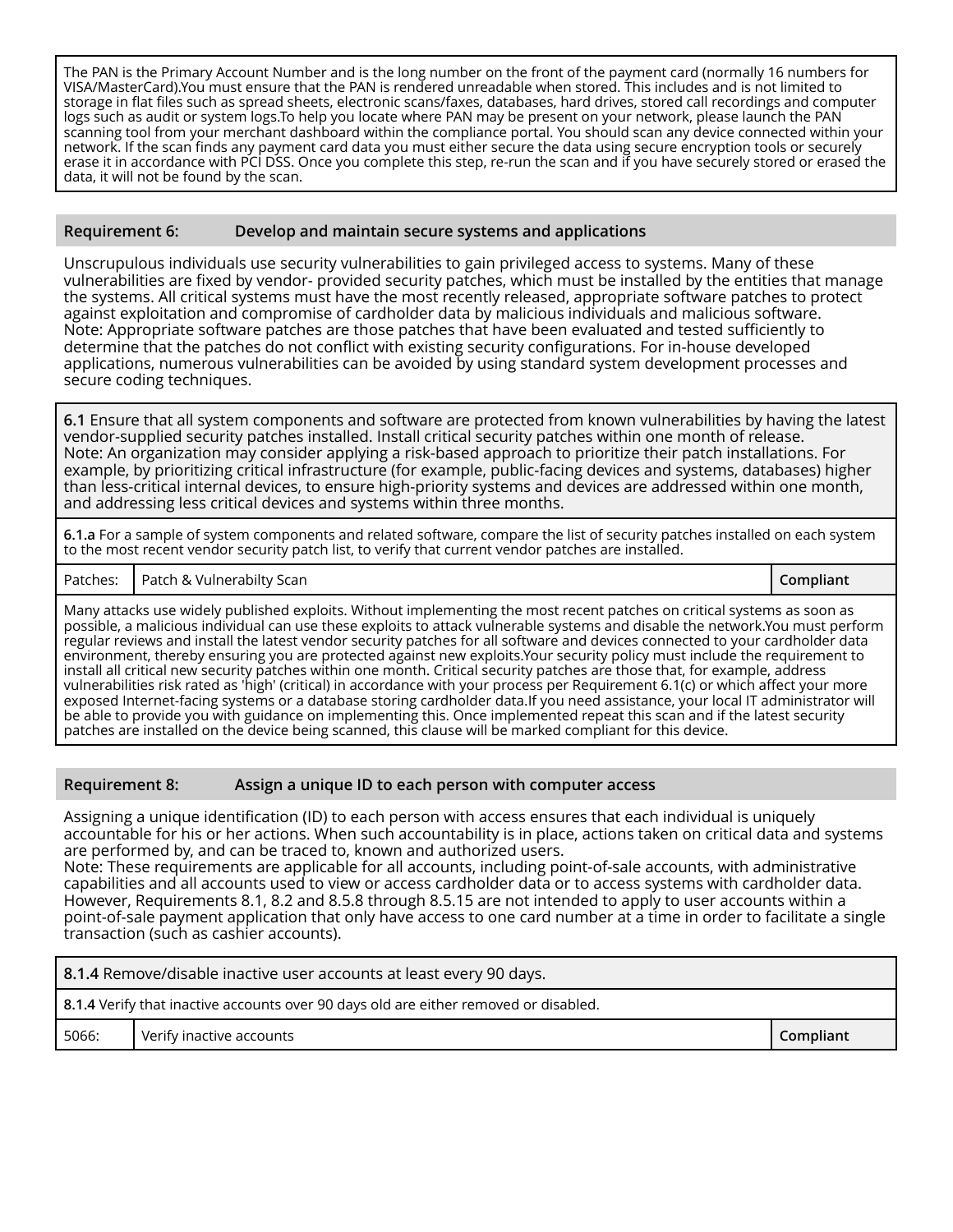Inactive accounts may occur due to removal of software, ex-employees or contractors/suppliers who no longer provide services to you. These forgotten about accounts which may include those with extensive privileges or access rights, could be used by malicious persons to gain unauthorised access to your systems.You must have a process in place to identify and review inactive accounts that have not been used in 90 days and either remove or disable them, thereby preventing account compromise which could lead to malicious use. You can set up rules on your system components to complete these checks.If you need assistance, your local IT administrator will be able to provide you with guidance on implementing this policy. Once implemented repeat this scan and if the policy is implemented correctly on the device being scanned, this clause will be marked compliant for this device.

**8.1.6** Limit repeated access attempts by locking out the user ID after not more than six attempts.

**8.1.6.a** For a sample of system components, obtain and inspect system configuration settings to verify that authentication parameters are set to require that a user's account be locked out after not more than six invalid logon attempts.

5018: Account lockout check **Not Compliant**

Locking accounts after multiple failed logon attempts ensures that an attacker cannot continually attempt to guess or "brute force attack" a password until they achieve success.You must ensure that failed logon attempts are limited to six failed attempts after which the account is locked for at least 30 minutes. This should be enforced using a policy or setting on the system components that cannot be bypassed by the user.If you need assistance, your local IT administrator will be able to provide you with guidance on implementing this policy. Once implemented repeat this scan and if the policy is implemented correctly on the device being scanned, this clause will be marked compliant for this device.

**8.1.7** Set the lockout duration to a minimum of 30 minutes or until administrator enables the user ID.

**8.1.7** For a sample of system components, obtain and inspect system configuration settings to verify that password parameters are set to require that once a user account is locked out, it remains locked for a minimum of 30 minutes or until a system administrator resets the account.

5019: Account Lockout Duration Check **Not Compliant**

Locking accounts after multiple failed logon attempts ensures that an attacker cannot continually attempt to guess or 'brute force attack' a password until they achieve success.You must ensure that failed logon attempts are limited to six failed attempts after which the account is locked for at least 30 minutes. This should be enforced using a policy or setting on the system components that cannot be bypassed by the user.If you need assistance, your local IT administrator will be able to provide you with guidance on implementing this policy. Once implemented repeat this scan and if the policy is implemented correctly on the device being scanned, this clause will be marked compliant for this device.

**8.1.8** If a session has been idle for more than 15 minutes, require the user to re-authenticate to re-activate the terminal or session.

**8.1.8** For a sample of system components, obtain and inspect system configuration settings to verify that system/session idle time out features have been set to 15 minutes or less.

| 5002: | Check screen saver grace period                                 | <b>Not Compliant</b> |
|-------|-----------------------------------------------------------------|----------------------|
| 5003: | Check time limit for active but idle Terminal Services sessions | <b>Not Compliant</b> |
| 5000: | Check Password On Battery Wake                                  | Compliant            |
| 5001: | Check Password On Power Wake                                    | Compliant            |

When users walk away from an open, unlocked machine with access to critical systems, that machine and any other sessions the user has open (e.g. to your payment application or POS system) may be used by others in the user's absence, resulting in unauthorised access and/or system misuse. An idle session may indicate that the user's machine is unattended, you must ensure that if a user's session/computer has been idle for more than 15 minutes their session/computer is locked and they are required to re-enter their logon details. This should be enforced using a policy or setting on the system components that is not able to be bypassed by the user.If you need assistance, your local IT administrator will be able to provide you with guidance on implementing this policy. Once implemented repeat this scan and if the policy is implemented on the device being scanned, this clause will be marked compliant for this device.

**8.2.3** Require a minimum password length of at least seven characters. **8.2.3a** For a sample of system components, obtain and inspect system configuration settings to verify that password parameters are set to require passwords to be at least seven characters long. 5007: Minimum Password Length Check **Not Compliant Not Compliant** 5008: Password Complexity **Not Compliant**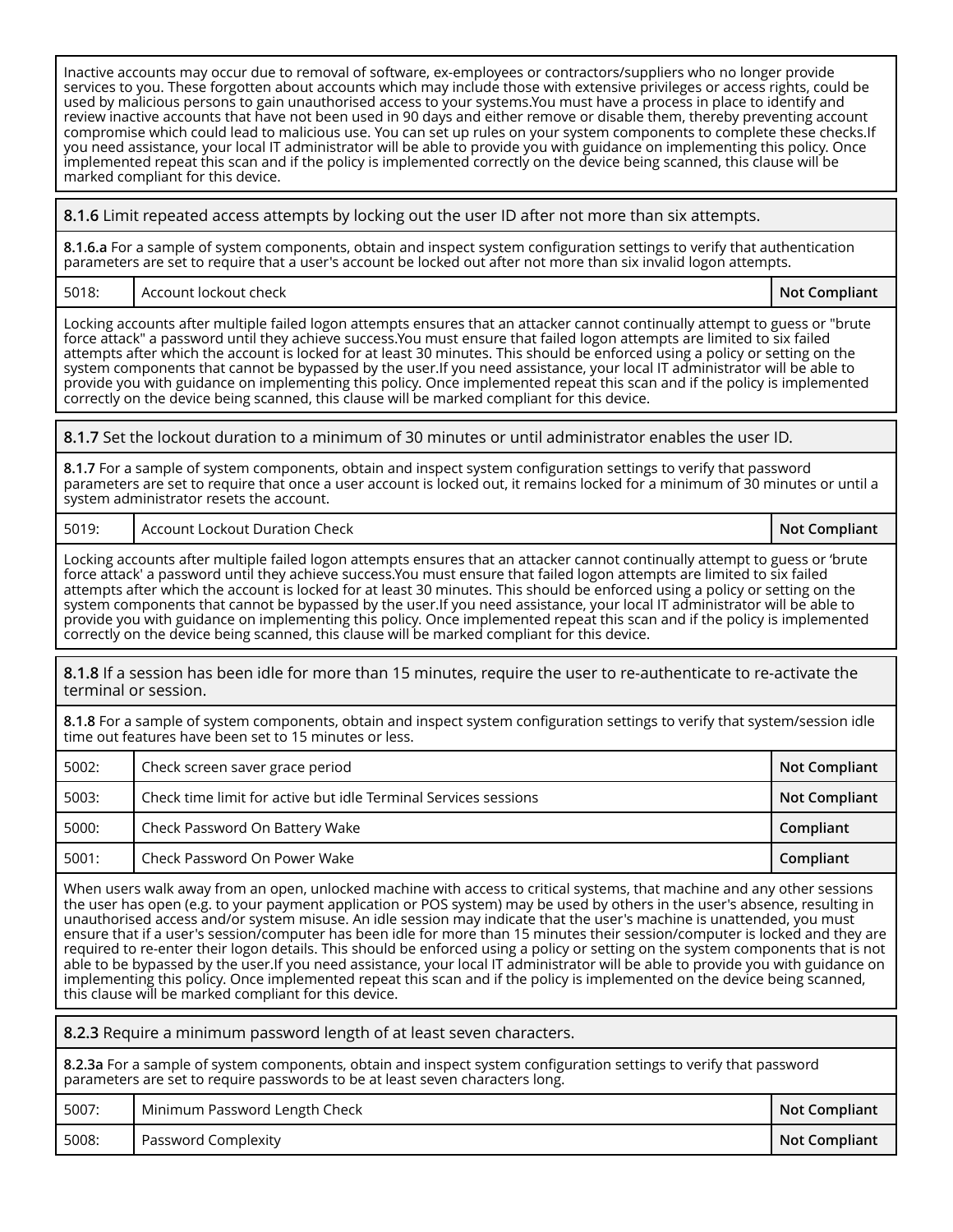Strong passwords are the first line of defence into a network since a malicious individual will often first try to find accounts with weak or non-existent passwords.You must ensure that user passwords are a minimum of at least 7 characters long. This should be enforced using a policy or setting on the system components that is not able to be bypassed by the user.Your local IT administrator will be able to provide you with guidance on implementing this policy. Once implemented repeat this scan and if the policy is correctly implemented on the device being scanned, this clause will be marked compliant for this device.

**8.2.4** Change user passwords at least every 90 days.

**8.2.4a** For a sample of system components, obtain and inspect system configuration settings to verify that user password parameters are set to require users to change passwords at least every 90 days.

5006: Maximum Password Age **Compliant**

Strong passwords are the first line of defence into a network since a malicious individual will often first try to find accounts with weak or non-existent passwords.You must ensure that user passwords are changed at a minimum every 90 days. Passwords used for a long time without change increase opportunity for a malicious person to compromise the associated account. Periodic password change should be enforced using a policy or setting on the system components that is not able to be bypassed by the user.If you need assistance, your local IT administrator will be able to provide you with guidance on implementing this policy. Once implemented repeat this scan and if the policy is correctly implemented on the device being scanned, this clause will be marked compliant for this device.

**8.2.5** Do not allow an individual to submit a new password that is the same as any of the last four passwords he or she has used.

**8.2.5.a** For a sample of system components, obtain and inspect system configuration settings to verify that password parameters are set to require that new passwords cannot be the same as the four previously used passwords.

5005: Password History Check **Not Compliant**

Strong passwords are the first line of defence into a network since a malicious individual will often first try to find accounts with weak or non-existent passwords.You must ensure that user passwords are not repeated within the last four password changes. This should be enforced using a policy or setting on the system components that is not able to be bypassed by the user.If you need assistance, your local IT administrator will be able to provide you with guidance on implementing this policy. Once implemented repeat this scan and if the policy is correctly implemented on the device being scanned, this clause will be marked compliant for this device.

#### **Requirement 11: Regularly test security systems and processes.**

Vulnerabilities are being discovered continually by malicious individuals and researchers, and being introduced by new software. System components, processes, and custom software should be tested frequently to ensure security controls continue to reflect a changing environment.

#### **11.2.1** Perform quarterly internal vulnerability scans.

**11.2.1.b** Review the scan reports and verify that the scan process includes rescans until passing results are obtained, or all High vulnerabilities as defined in PCI DSS Requirement 6.2 are resolved.

Patches: Patch & Vulnerabilty Scan **Compliant**

Vulnerability scans are used as a means of detecting and identifying actual and potential vulnerabilities within your system components. Vulnerabilities are system weaknesses that could be used to compromise a system's integrity, thereby allowing an attacker access to the system and potentially cardholder data.Once vulnerabilities are detected and have been documented, you are required to take action to resolve these vulnerabilities. Your process must include a requirement to rescan until you have achieved a passing scan (i.e. all vulnerabilities resolved) or at a minimum all "High" Vulnerabilities (i.e. those vulnerabilities posing the highest risk which have been ranked "High" per Requirement 6.2) are resolved. You can repeat this scan on a quarterly basis on all of your business' devices to ensure you are identifying potential vulnerabilities within your system components.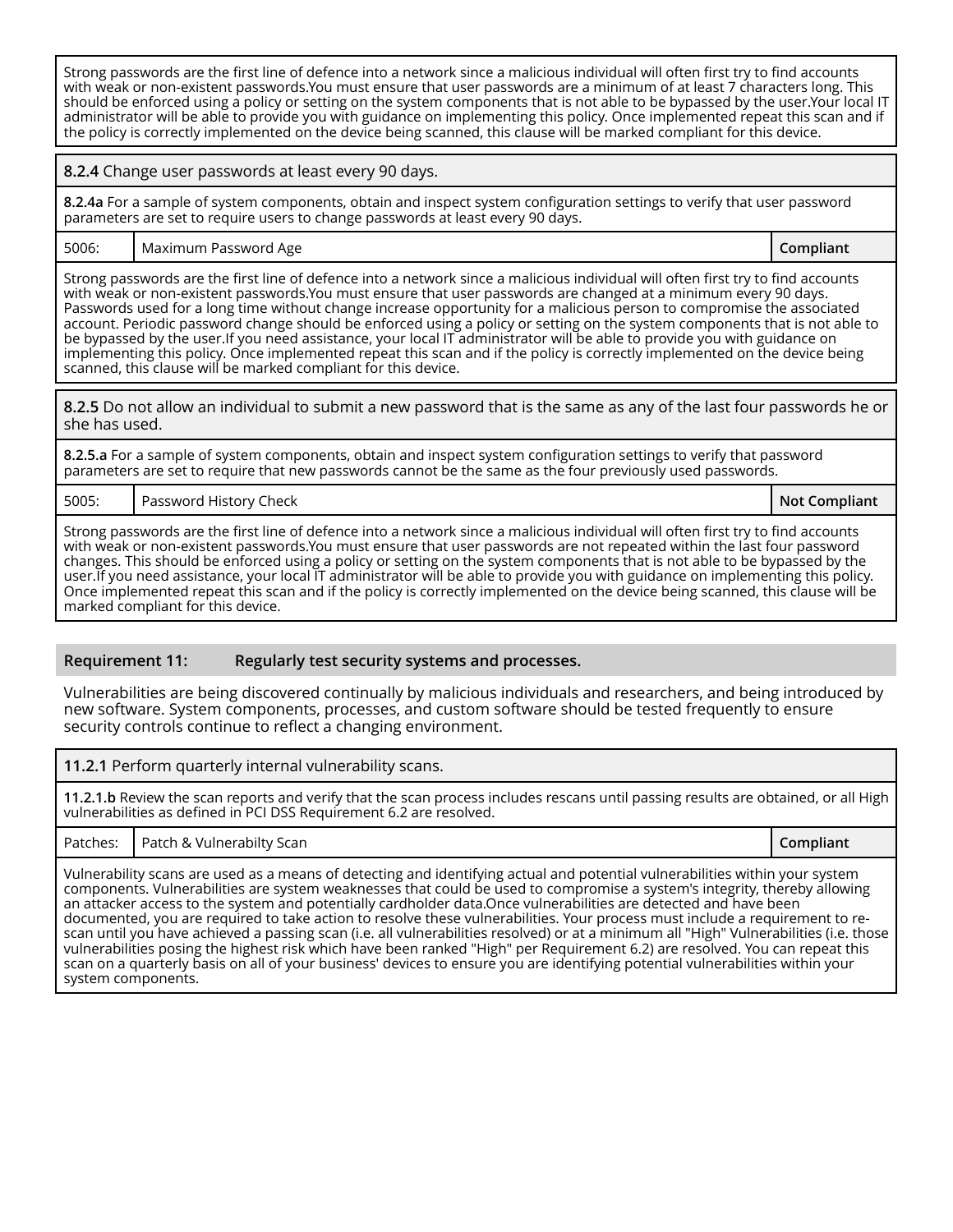## Vulnerability Summary



PASS No Vulnerabilities Detected

Total number of security checks executed: 8,614

## Unprotected Data Details

### *Currently showing a maximum of 500 suspected instances. Each instance type is limited to 50 findings.*

### **File Name Findings Count** D:\DATA\Styrelse\Complete\WO99D\ob\1\Arkiv\2010.zip 1 SHA256 b1415f015a487c9ed22eb9e0f4ce02ba4c2869b44e1490ddebcff11678bc8d91 SHA1 b3576f5278860b062338527aace816ef89850a71 MD5 56271beafef5b992f85a60a623299e6d 93980up.HTM Visa13 4209XXXXXXXX5262 D:\DATA\Styrelse\Complete\WO99D\shipped\Arkiv\2009.zip 1 SHA256 68bd0f662d804811093be5a7dc9340b167431dee0b027462b52687ab53d27cdb SHA1 899501e4e9214d18ed25b20f0a5d08172c588b68 MD5 7316dd83bba89bac035048fd52066608 89711.htm Visa13 4026XXXXXXXX0567 D:\DATA\Styrelse\Complete\WO99D\TEMP\bak\flrad.txt 1

SHA256 73108a2bd8f926342740b11c4871aa8be941b124959e920645dd0bcd0bfa22f3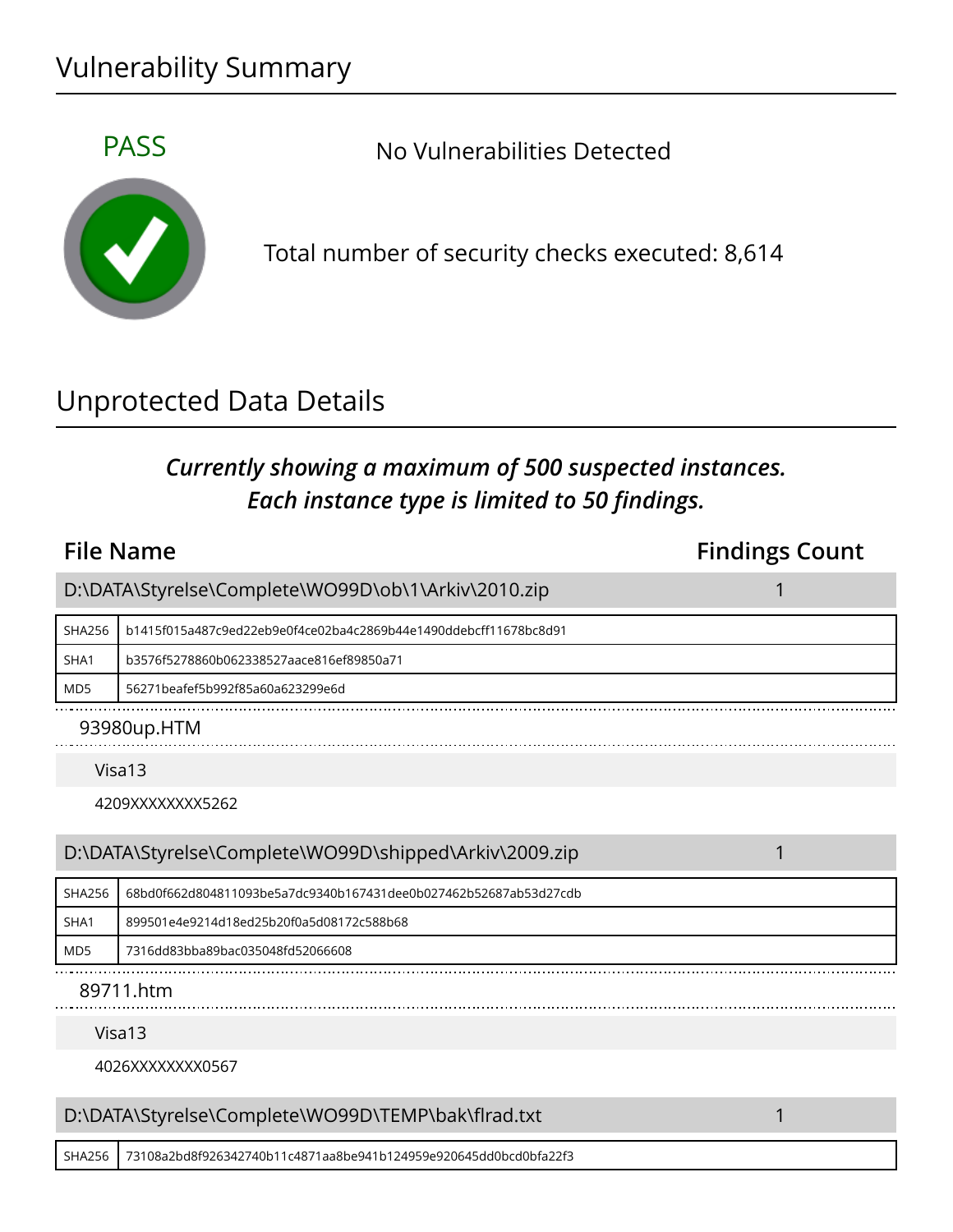| SHA1 | eeb1e786dbb485fca29138a85b0cf8abf53f2847 |
|------|------------------------------------------|
| MD5  | 2d309c1412b9b35f58d76a6e73eb5167         |

### Visa13

4971XXXXXXXX2608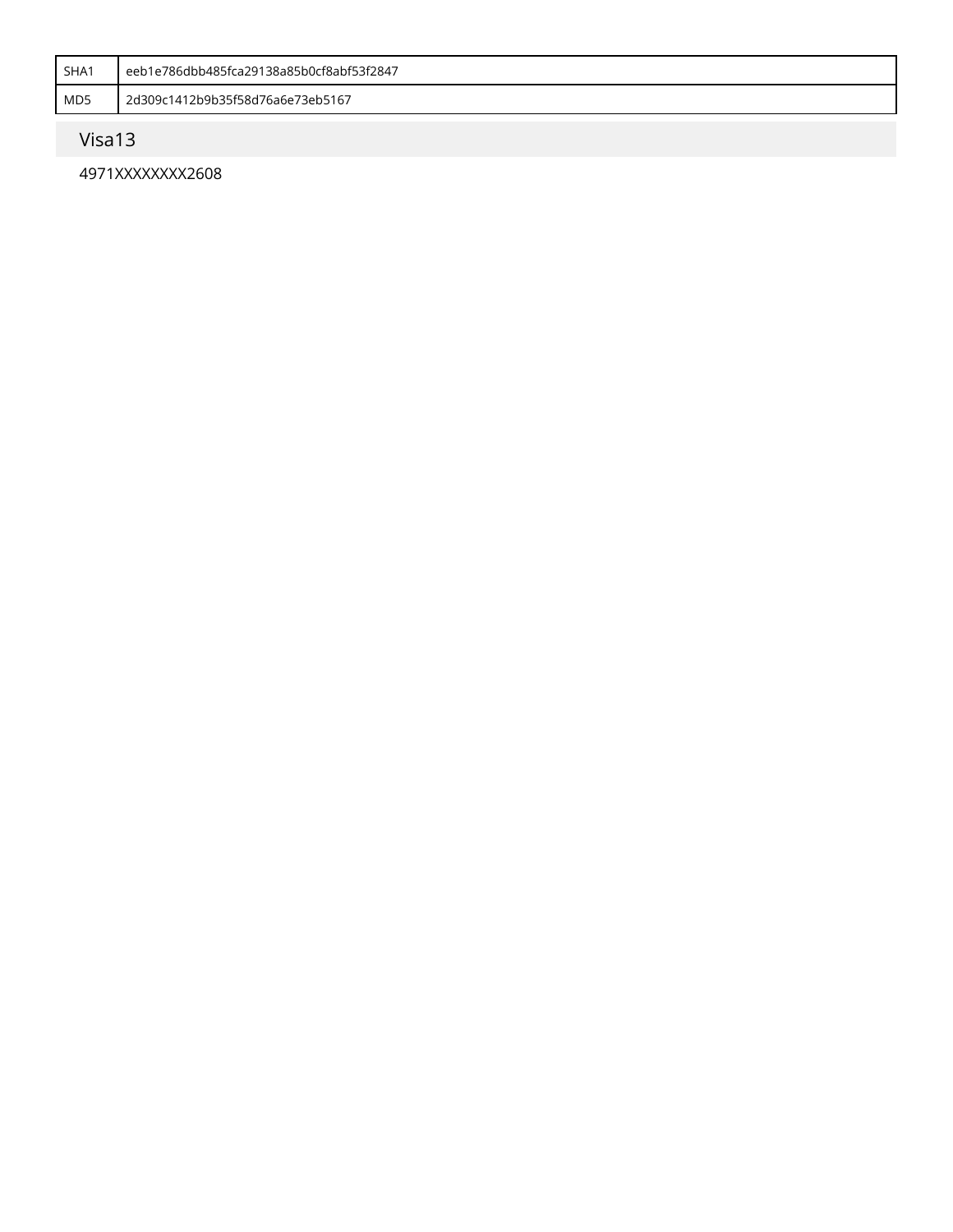# Unprotected Data Scan Statistics

| <b>Elapsed Time</b>                   |                       | 0 hours, 6 minutes, 16 seconds |                   |                   |
|---------------------------------------|-----------------------|--------------------------------|-------------------|-------------------|
| <b>Files Scanned</b>                  |                       | 57,645                         |                   |                   |
| <b>Files with Suspect Data</b>        |                       | 3                              |                   |                   |
| <b>Bytes Scanned</b><br>3,893,222,938 |                       |                                |                   |                   |
| <b>Suspected Instances Found</b>      |                       | 3                              |                   |                   |
| <b>Volumes Scanned</b>                |                       |                                |                   |                   |
| <b>Drive Root</b>                     | <b>Drive Capacity</b> |                                | <b>Used Space</b> | <b>Free Space</b> |
| $D:\setminus$                         | 73,369,907,200        |                                | 22,712,729,600    | 50,657,177,600    |
| $E:\setminus$                         | 146,776,518,656       |                                | 74,068,197,376    | 72,708,321,280    |
| $C:\setminus$                         | 73,265,049,600        |                                | 48,948,252,672    | 24,316,796,928    |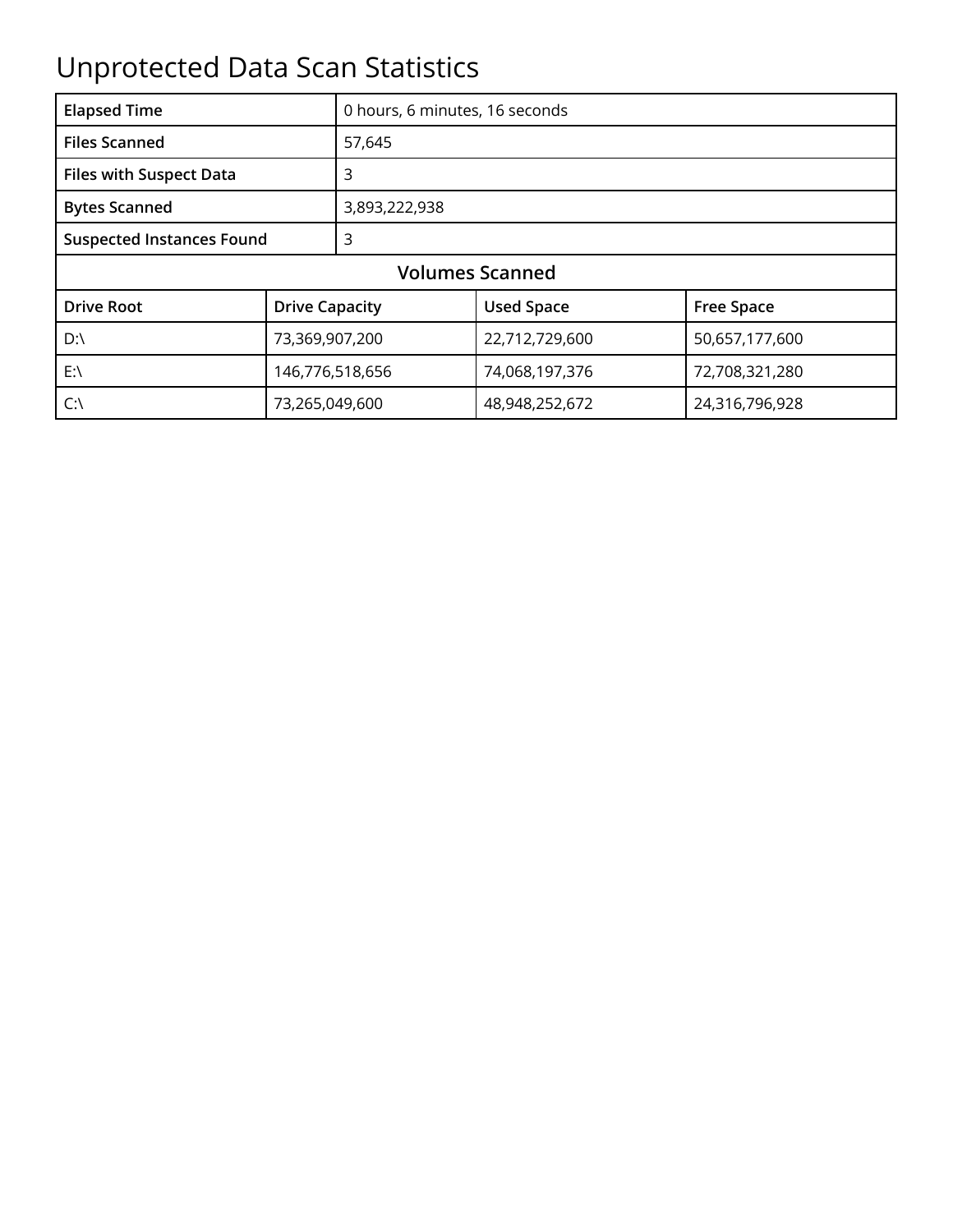### Network Port Details

This section displays the open and listening TCP/IP ports on this system. Open ports indicate that a service is listening for external communication from a remote computer. Review the list of open ports to determine if they are absolutely necessary. Disable any unnecessary services to reduce the risk of compromise from malware or attackers. We recommend that you back up your system before making any changes. Your local IT administrator will be able to provide you with guidance on managing your network ports.